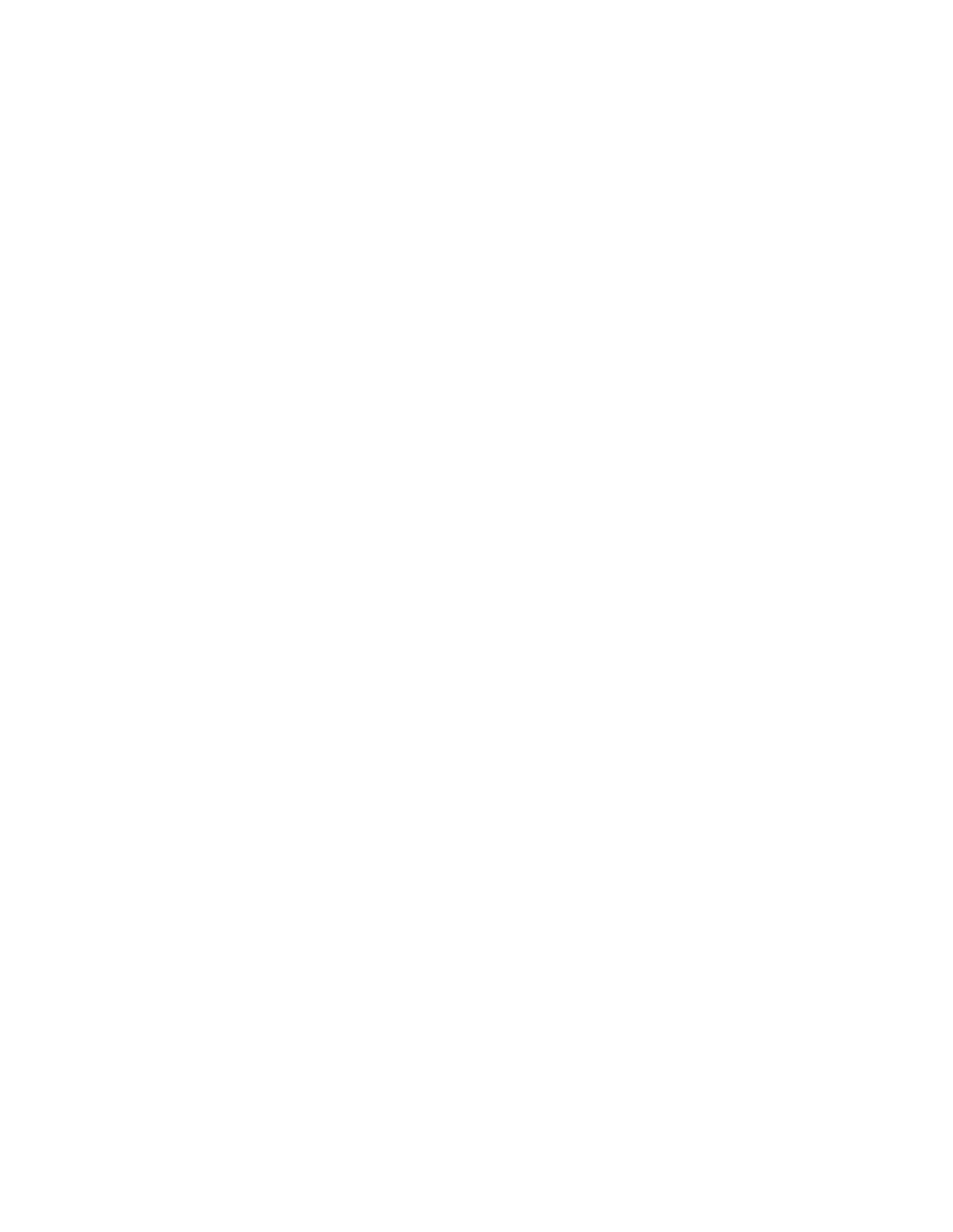

Dear Parents,

I would like to take this moment to welcome you and your children back to Faith Formation after a tumultuous year! If you are like me, the excitement of a new year learning more about God and faith is so critical in the development of your child as they face many of life's choices. A good foundation in God is vital! During the next year, I pray that you will follow up your child's education with frequent Mass attendance and the reception of Eucharist and Reconciliation. I cannot over emphasize the importance of modeling our faith to our children. We all face a difficult and changing world. Help them to see how God is our Rock and Fortress and I promise you they will be at peace!

Again. My many thanks and admiration for your desire to educate your child(ren) in the faith. I look forward to an exciting year!

Peace!

Fr. David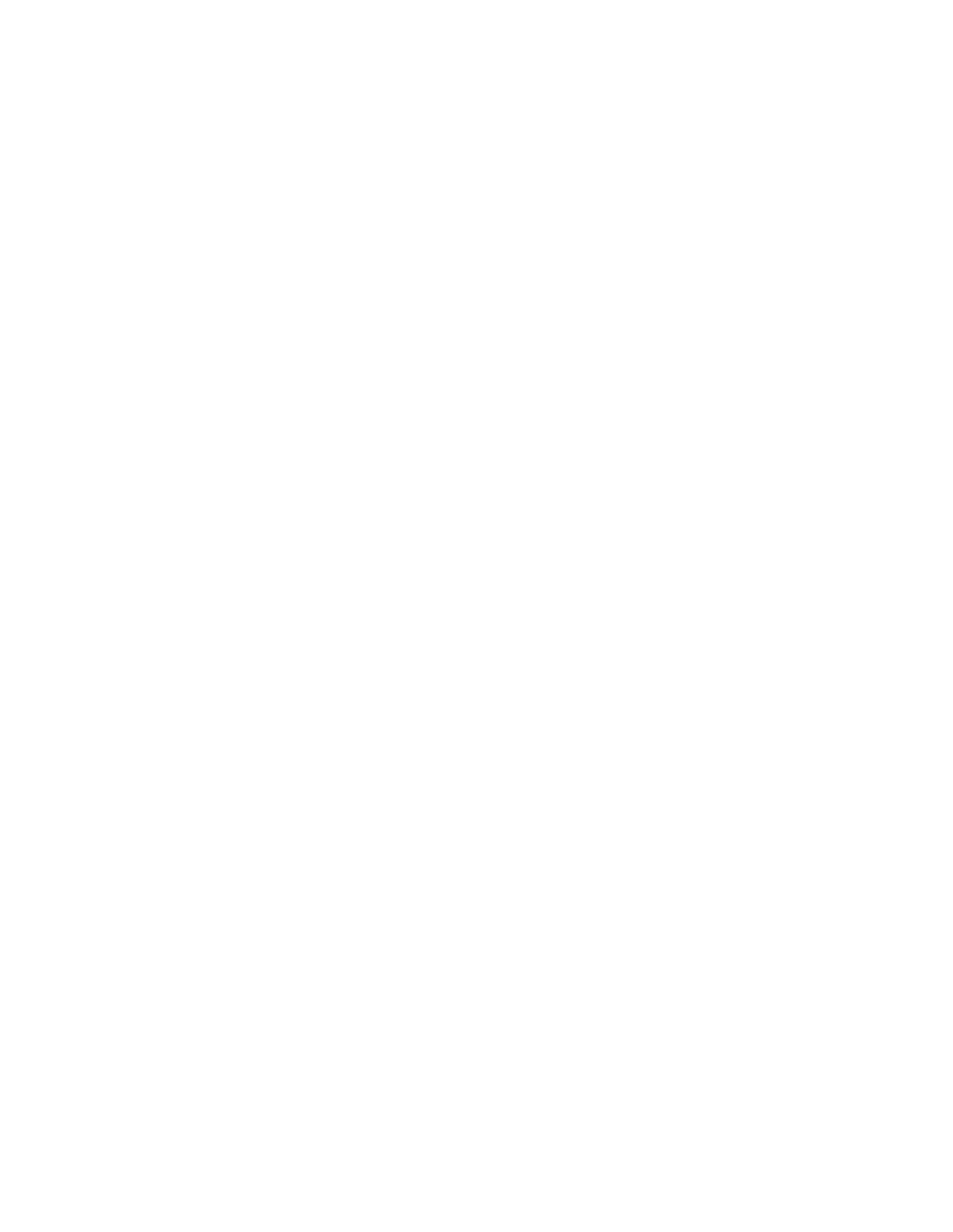**St. Frances Cabrini Parish Office of Faith Formation Children/Youth 5030 Mariner Blvd. Spring Hill, Fl. 34609 Phone (352) 686-9954 Fax (352) 688-2660**

**Our Parish Faith Formation Staff**

**Pastor** Rev. David DeJulio

**Parochial Vicar**

Rev. Jose George

### **Administrator of Faith Formation Children/Youth**

Barbara Stutts, ext. 201

### **Administrative Assistant**

Sandi Sperlazza, ext. 202

### **Family And Youth Director**

**Office Hours During School Year**

**Sunday:** 8:30am-11:30am **Monday:** 10:00am – 1:00pm & 2:00pm – 7:00pm **Tuesday – Thursday:** 10:00am – 4:00pm

> **Summer Hours ~ Mon.-Thurs.** 9:00am – 12 Noon & 1:00pm — 4:00pm

### **The Faith Formation Office is closed on Friday**

**Offices and Classrooms are located in Cabrini Center**

**Web site @ www.stfrances.org—click on Faith Formation for important information.**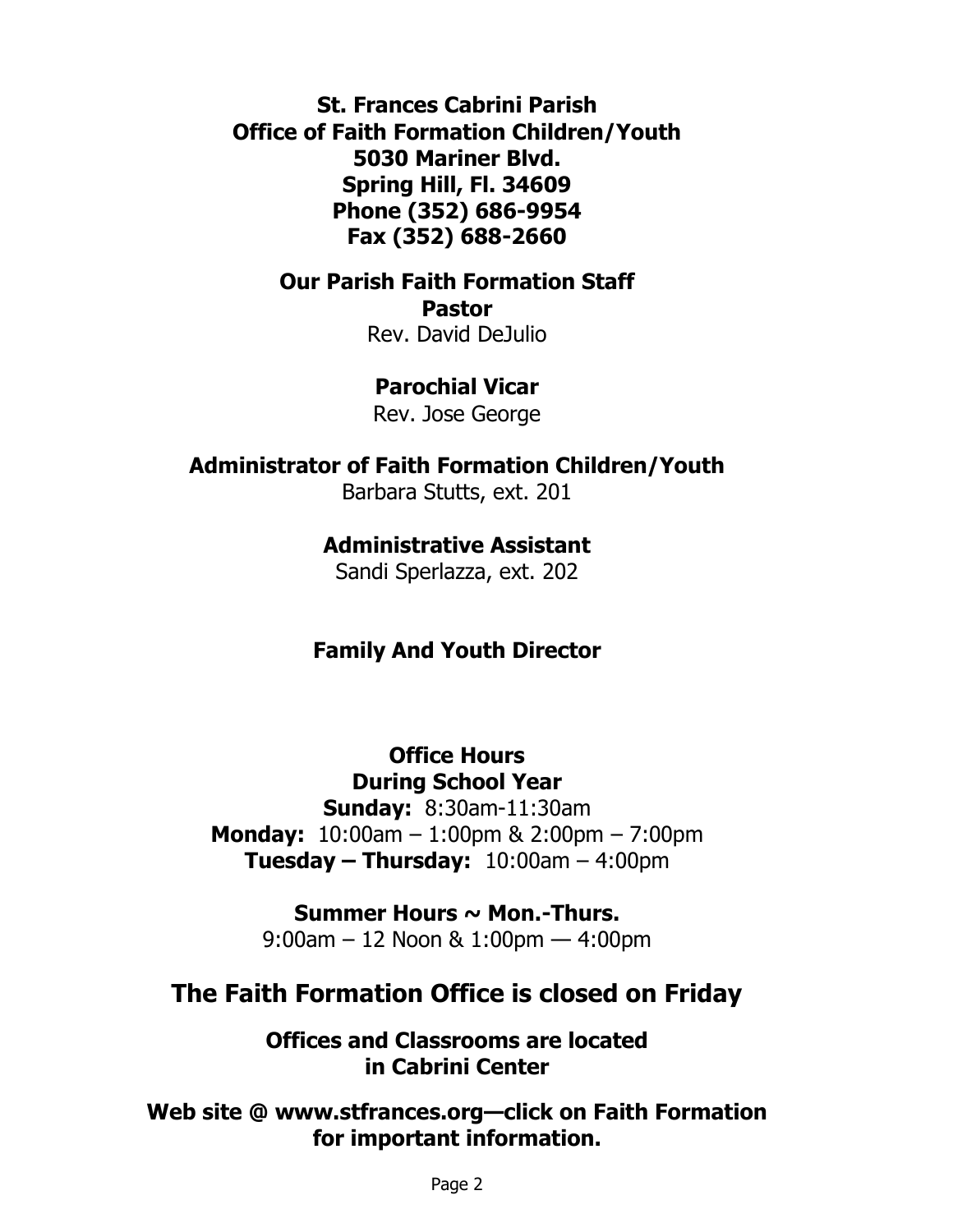### **TABLE OF CONTENTS**

| Page 1 Welcome Letter from Fr. David DeJulio, Pastor                                                                        |
|-----------------------------------------------------------------------------------------------------------------------------|
| Page 2 Faith Formation Staff, phone numbers, office hours                                                                   |
| Page 3 Table of Contents                                                                                                    |
| Page 4 Faith Formation Mission Statement, Mark Your Calendar                                                                |
| Page 5 Enrollment policy; Enrollment fees; Documents; Curriculum                                                            |
| Page 6 St. Frances Cabrini Faith Formation Children/Youth Policies<br>Attendance<br><b>Schedule of Classes</b>              |
| Page 7Safety                                                                                                                |
| Page 8 Conduct and Discipline within the St. Frances Cabrini<br>Faith Formation Children/Youth Program and Communication    |
| Page 9 Code of Conduct for Faith Formation Children/Youth in Diocese of St. Petersburg, FL                                  |
| Page 10. Harassment Policy, Diocese of St. Petersburg, FL                                                                   |
| Page 11 Safe Environment Policy, Diocese of St. Petersburg, FL<br>Confidentiality<br>NCEA IFG: ACRE Edition 2013 Assessment |
| Page 12 Sacramental Preparation<br><b>Baptism</b><br>First Reconciliation and First Eucharist                               |
| Page 13 Sacramental Preparation<br>Confirmation<br>RCIA Adapted for Children                                                |
| Page 14 Other Programs available<br>Liturgy of the Word<br>Seasonal Children's Programs<br>Youth and Family Ministry        |
| Page 15 General Information<br><b>Inclement Weather Policy</b>                                                              |
| Page 16 Organizations & Ministries<br>Share Your Time With Us<br>Notre Dame Catholic School                                 |
| Page 17. School Year Calendar/Other Important Dates                                                                         |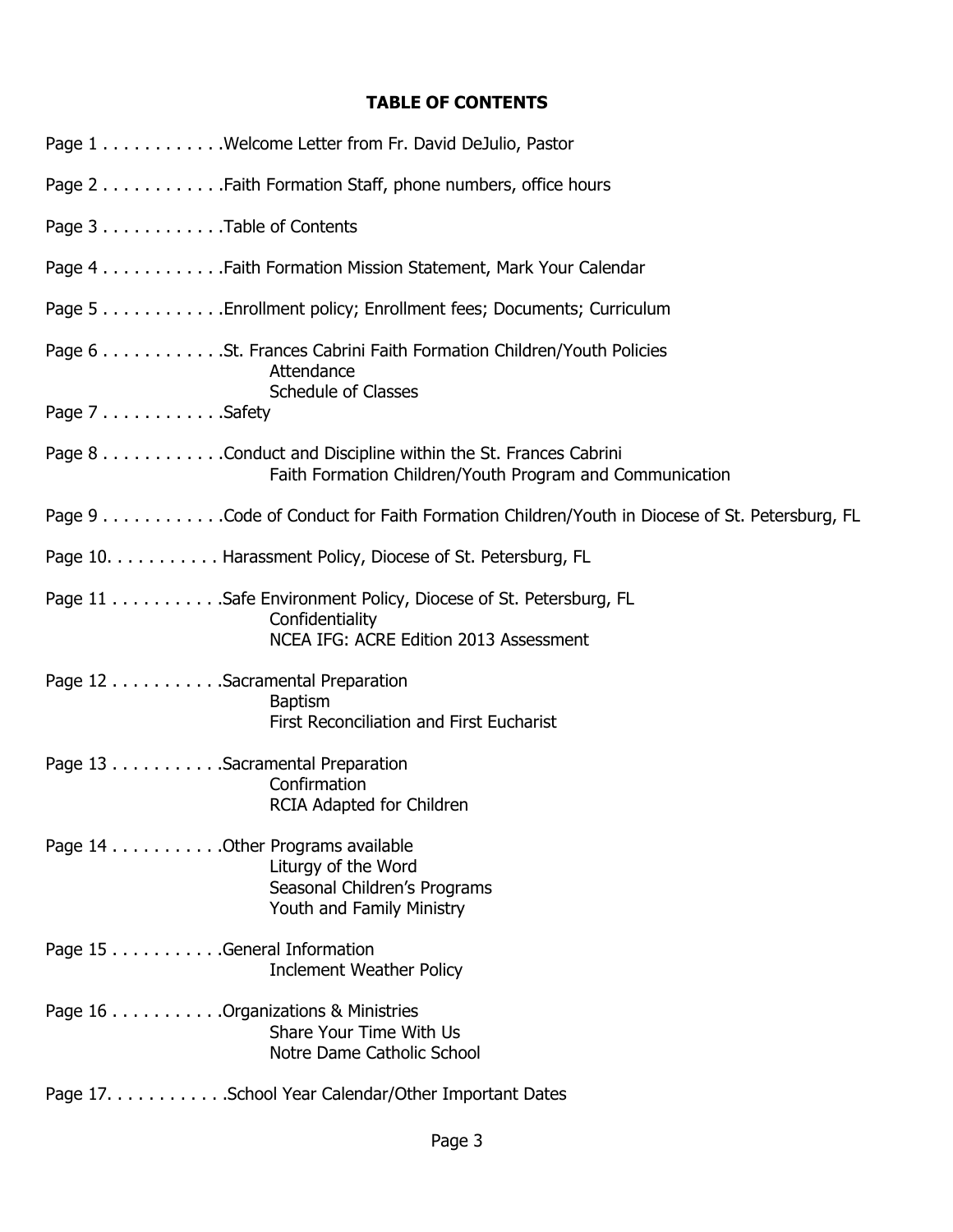## **Welcome to our Faith Formation Program**

## **The Mission of Faith Formation**



Upon saying His final farewell to His apostles, Jesus gave His New church the task to evangelize, that is, to bring the message of the Gospel to all the world (Acts 1, 8). The bishops of the United States have pointed out that the first goal of evangelization is to "bring about in all Catholics such an enthusiasm for their faith that, in living their faith in Jesus, they freely share it with others" (Go and Make Disciples). The mission of evangelization calls Catholic children "to be formed into disciples through the family's faith life and Faith Formation." The family, then is the first forum in which the mission of evangelization takes place. Hence, parents are recognized as having the primary responsibility for training their children in the practice of the faith (Vatican II, The Church in the Modern World).

Parish Faith Formation Children/Youth programs assist in this sacred duty by providing opportunities for parents and children to develop their prayer lives and their formal understanding of the faith.

The gift of faith, which begins at Baptism, must be nourished throughout the entire life of each Christian. The family is rightfully called the "domestic church," and as such, is the foundation of the wider church community. Faith Formation Children/Youth within the Diocese of St. Petersburg serves the domestic church by offering the guidance and instruction whereby each individual can come to their full potential as members of the People of God. Sincere cooperation between the parish and its member families will bring about the goal of evangelizing youth and children, namely, that they grow in understanding and accepting Catholic Doctrine, in their active participation in and awareness of Catholic Liturgical and Sacramental life, their embracing of the fundamental principles of Catholic Morality and the life of Catholic Prayer (Catechism of the Catholic Church).

### **Mark Your Calendar**

**First Reconciliation All meetings/retreats are mandatory**

**Parent Mtg. Dec 5 or Dec 6, 2021 Reconciliation Student Retreat Dec. 11, 2021**

**First Eucharist All meetings/retreats are mandatory**

**Parent Meeting: Feb 6 or Feb 7, 2022 First Eucharist Student Retreat April 2, 2022 First Eucharist Rehearsal: April 23, 2022 First Eucharist May 7, 2022**

**Faith Formation Baptisms**

**Baptism Retreat - TBA Sacrament of Baptism - TBA**

**9th Grade Confirmation Class Schedule All meetings/retreats are mandatory**

**Parent/Student Orientation: Oct. 3, 2021 1:00pm in Xavier Hall**

> **Mandatory Attendance required For ONE of the following:**

**Student Retreat: Oct. 16, 2021 St Frances Cabrini – 9am-12noon Or 8 week Confirmation Classes**

**Schedule to be announced**

**Mandatory final retreat/Rehearsal for all: (Xavier Hall) January 22, 2022** 

**Confirmation Date—To Be Announced**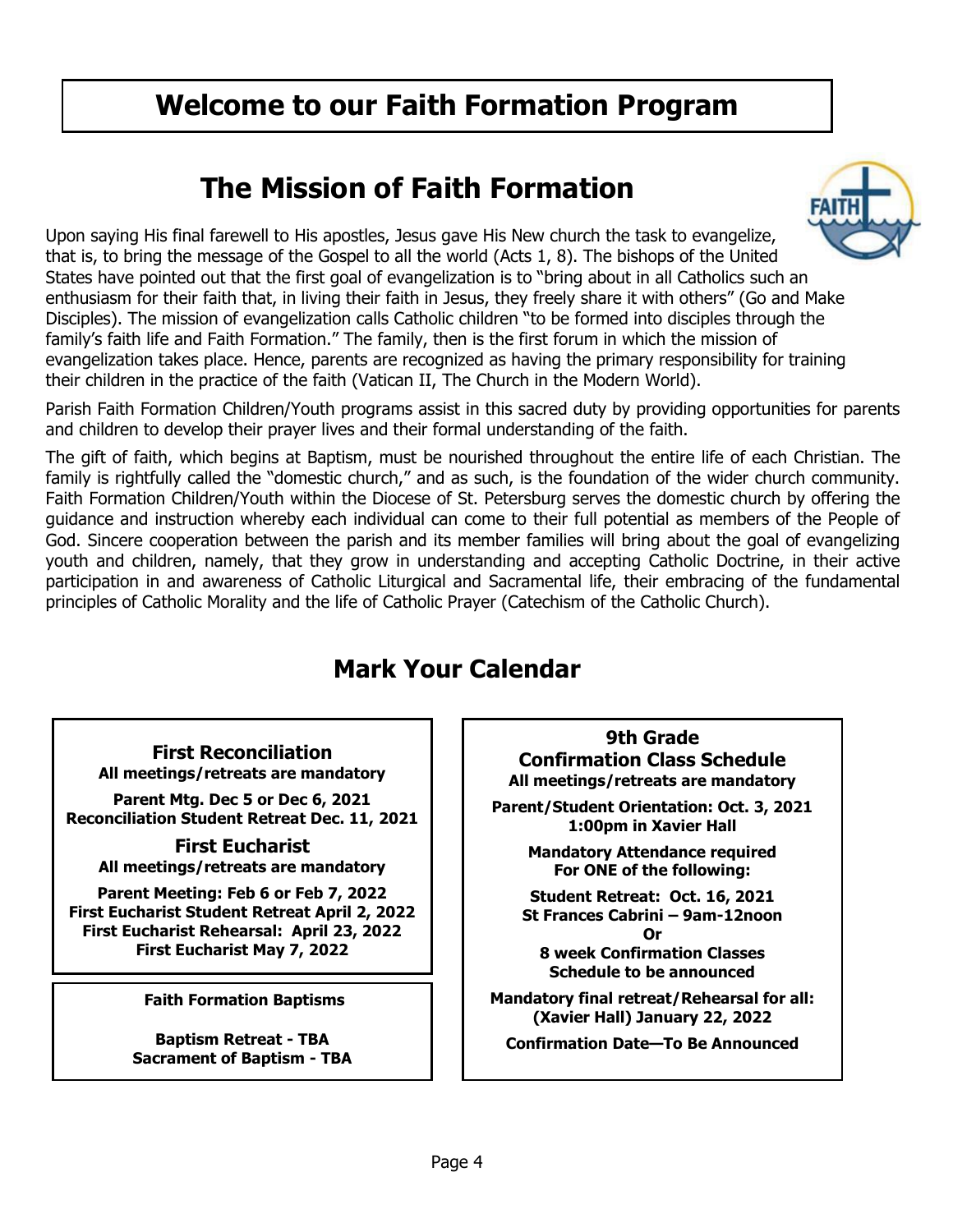

## **Parish & Diocesan Policies & Procedures**

All students, including those with special needs have the right to experience life to its fullest potential and to be treated with the consideration, respect, and full recognition of his/her dignity and individuality. Our program strives to provide the tools and resources to assist each child individually in his/her journey in faith. No child will be refused if the family cannot afford the entire enrollment fee. In order to discuss a reduction in fees, please contact the Administrator of Faith Formation Children/Youth, alternative payment methods are available. If previous arrangements are not made, every family is expected to pay the full enrollment fee. Families wishing to enroll their children must be registered parishioners. Registration forms can be picked up, completed, and brought back to the Faith Formation Office.

### **Enrollment Fee Paid by mail or in person Cash or Check Kindergarten – 9th grades** One Child **\$ 60**  One Child/Sacramental Prep. **\$ 75** Two or More Children **\$ 75**  Two or More Children with one Receiving Sacraments **\$ 90**  Two or More Children with two Receiving Sacraments **\$105**  Confirmation fee **\$ 75**

All fees are non-refundable once your child's first scheduled class has begun.

### **Documents**

Every family of a child enrolling for classes for the first time must bring a copy of a baptism certificate and records of other sacraments. Students transferring from another parish must bring documentation stating their attendance in faith formation classes during the past year. In addition, when a child is to be baptized, a birth certificate, application form, and sponsor form must be provided. Confirmation students also must provide sponsor forms and saint reports **before** they can enroll in the program.

Both parents are required to sign sacrament form unless one parent has sole custody of child(ren). All legal paperwork, including Guardianship paper-work, must be on file in the Faith Formation Office before enrollment will be complete.

\*Assignment to day preferred depends on availability at time of enrollment. Classes may be added or dropped based on number of available seats and availability of catechists. One session change is available. A \$10.00 fee will be charged for each additional session change.

### **YOU WILL BE CONTACTED ONLY IF WE ARE UNABLE TO ACCOMMODATE YOUR FIRST CHOICE.**

Class lists will be posted on the door of the Faith Formation Office the week class begins.

### **CURRICULUM**

The Pflaum Gospel Weeklies share the vision of the revised General Directory for Catechesis (GDC) that Jesus' parable of the sower (Mark 4:1-8) inspires the Church's mission of evangelization and catechesis. The sower in the parable is Jesus Christ. The seed is the Word of God. The field is the world (GDC #15).

Jesus proclaimed his Gospel in Palestine 2,000 years ago and sent disciples to sow the Good News of God's forgiving, healing, life-giving love in the world. Today, the Spirit animates ministers of the Word—preachers, parents, teachers, and catechists—to continue this sowing in the good ground of Christians' lives and through them in the field of the world. For more information on grades K-7, please visit the website at [www.pflaum.com/familypages.](http://www.pflaum.com/familypages)

The 8th grade curriculum, "Chosen: Your Journey Toward Confirmation" is designed to win over the hearts of teens at a critical time in their lives and keep them connected to the church. Confirmation curriculum: "Decision Point", Dynamic Catholic.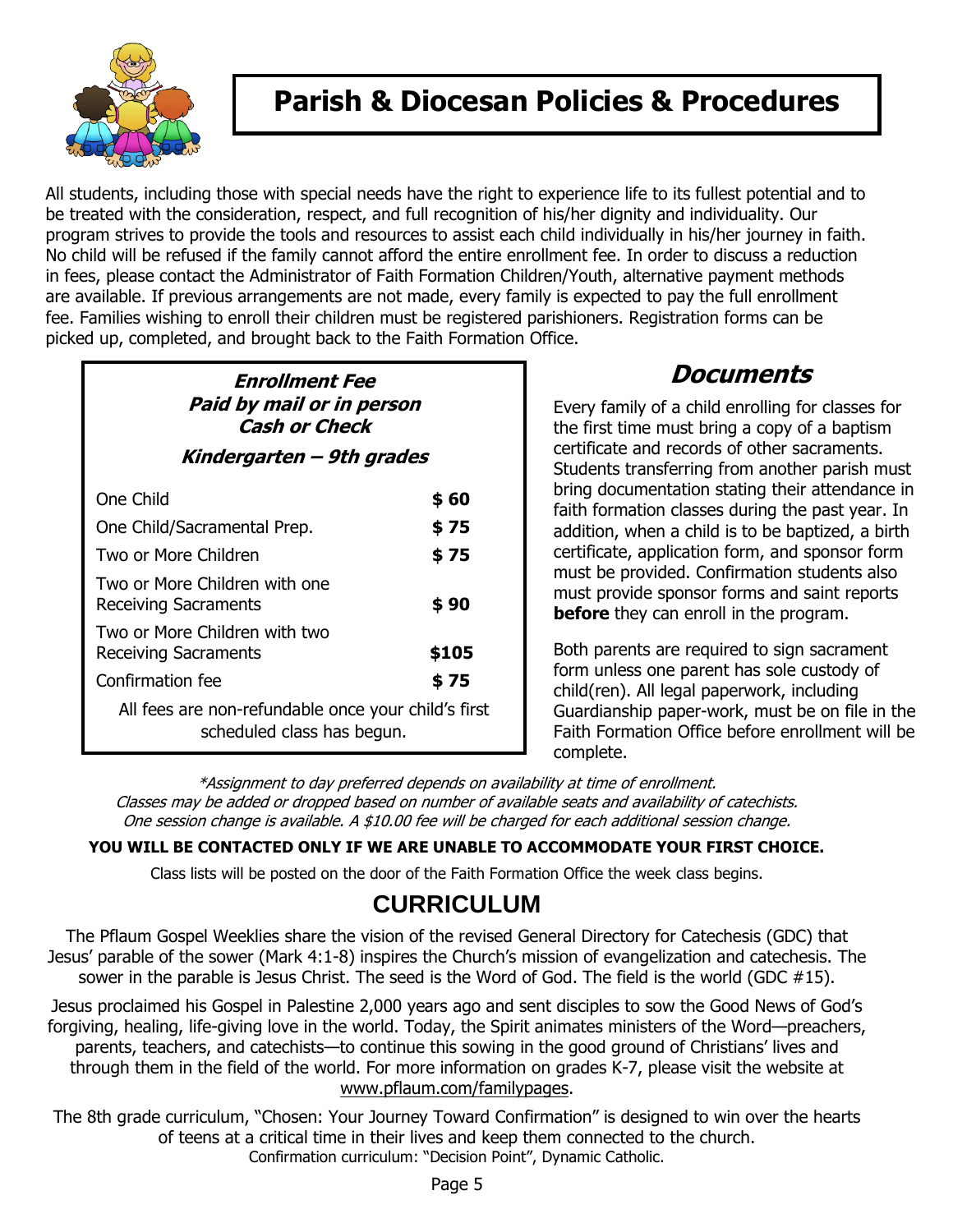# **Faith Formation Children/Youth Policies**

**(These policies apply to all age groups unless otherwise noted)**

Please read the following guidelines thoroughly and discuss them with your family. They are designed to ensure the safety of the children and to provide an environment that nurtures Catholic spirituality and upholds a Catholic sacramental mindset.

## **Faith**

When your child was baptized, you publicly promised to pass on the Faith to him or her.

- Regular attendance at Sunday Mass is expected.
- Faith Formation classes are not a substitute for Sunday Mass.
- Both are essential to the Faith Formation of your child.

## **Attendance**

Regular attendance is essential. Students who are chronically absent may be withdrawn from the program, after notification from the Administrator of Faith Formation Children/Youth. Tardiness is a distraction to both students and catechists and valuable instruction time is lost. Please do your utmost to arrive on time. **Please advise your child(ren) to use the bathroom facilities before they arrive for class.** We have available bathroom facilities here on the parish grounds, however, excessive use of the facilities may result in the parent/guardian having to stay in the classroom with their child so they can escort them to and from the restroom.

### **Schedule of Classes Grades K – 8 - Parents' choice**

#### **Sunday 10:30am until 11:30am**

#### **Monday 5:30pm until 6:45pm**

#### **Please pick up your children promptly at their classroom at dismissal. If you are delayed and do not pick up your child(ren) promptly, the child(ren) will be in the office waiting for you.**

### **Grade 9 - Confirmation Class**

Confirmation Class information will be available at the time of registration. Please see the Faith Formation Calendar for specific dates.

### **RCIA Adapted for Children**

Class information will be available at the time of registration.

### **If changes to the above schedule become necessary,**

**you may be notified by email, mail and/or notices may be given out in your child's class.**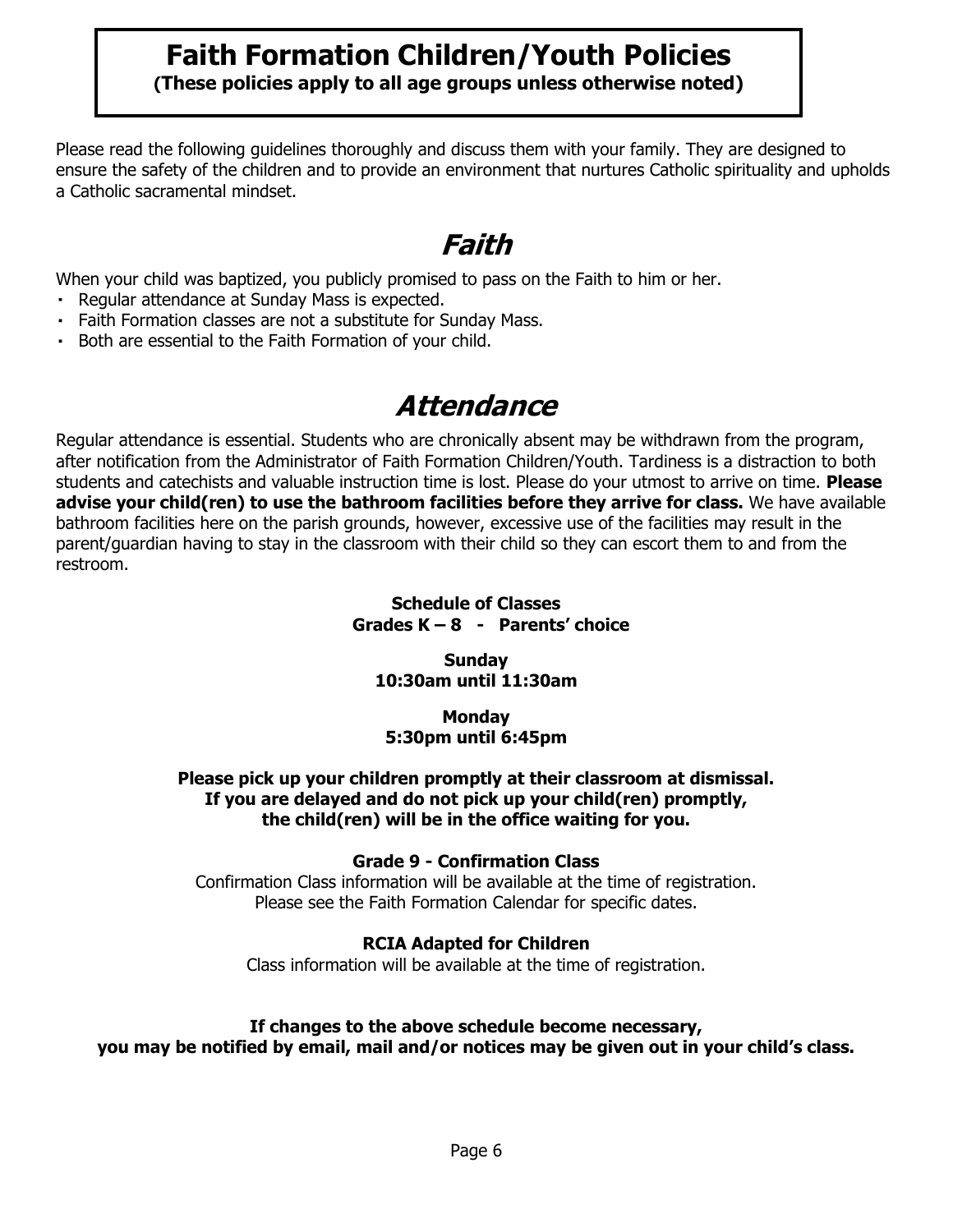# **SAFETY**

From the moment a child leaves home until he or she reaches the parish grounds and from the moment he or she leaves the parish grounds, the parent or guardian is responsible for the safety of the child.

Please instruct your child not to leave the office if you are going to be delayed. **Please tell your child not to accept rides from friends or other relatives without your permission.** If you are delayed, you must notify the office if you have delegated someone else to take your child home.

Our catechists and office personnel are not permitted to dispense medicine to any child. Parents may come to the office to give medicine to their child if it is essential that they receive it during the hours they are in class. Exceptions can be made only in extraordinary circumstances.

Children are not allowed to wear roller shoes to class and should not arrive for class chewing gum or carrying gum, candy, or toys. An exception is when they are bringing a treat for class. Unless your child is bringing a contribution to one of our collections for the poor, it is wise not to permit them to carry large amounts of money.

Treats are served to the children occasionally. We ask on the registration form if your child has an allergy that we should be aware of. In extreme cases, parents may be asked to provide a treat that their child can have. Strawberries, juice boxes with red dye, and peanuts of any form are not allowed due to the increase in student allergies. Capri Sun fruit boxes are allowed, they contain no red dye.

#### **For health and safety reasons, please have your child(ren) bring a pencil to class each week.**

If parents are divorced or separated, the Faith Formation Children/Youth program presumes that both parents have access to the children's records and drop off and pick up of the child(ren) unless one parent can provide evidence that he or she has the sole right and sole custody. Information about the child's records and attendance will not be discussed with, or sent to, any other relatives or friends without parental permission. Other than the parents or legal guardians, the only people who can pick up the children are those listed on the enrollment form. If someone other than those on the form will be picking them up, the office must be notified ahead of time.

#### **There is no smoking permitted in the classrooms or in the Faith Formation Children/Youth Office.**

### **Please assist us in providing a safe environment for all students.**

- ➢ **Parents** of children in **kindergarten through third grade must** park their car in a designated parking space in any parking lot, and bring their children to the classroom door. Older siblings in the program **may not escort the younger children** to their classrooms.
- $\triangleright$  No child from any grade will be dismissed from the classroom to go to the parking lot on their own.
- ➢ **Parents will park their cars in any parking lot, whichever one is most convenient, and come to pick up their children who will be waiting in the classrooms – grades K to 8th. Catechists are** instructed **not to release** children unless the parent comes to the door. Older siblings **may not** pick up younger siblings at the door.
- ➢ If a parent is disabled and cannot come to the classroom, arrangements can be made in advance, so that a staff member or catechist can accompany the child to the car.
- $\triangleright$  If a child is not picked up at dismissal time, the catechist will bring the child to the office, and the child will wait for the parent there.
- ➢ **Absolutely no one is allowed to park along the cones.** Everyone must park in a designated parking space in any parking lot. No child will go to a car unaccompanied by an adult.
- $\triangleright$  If you need to pick up your child early, do not go directly to the classroom. Go to the Office in Cabrini Center and inform the staff.
- $\triangleright$  Parents should not leave a child in a classroom unattended by a catechist.
- $\triangleright$  All of the above mentioned policies are enforced and pertain to the safety of all children who are on the premises while classes are in session.
- $\triangleright$  Non adherence to program policies may necessitate withdrawal from the program.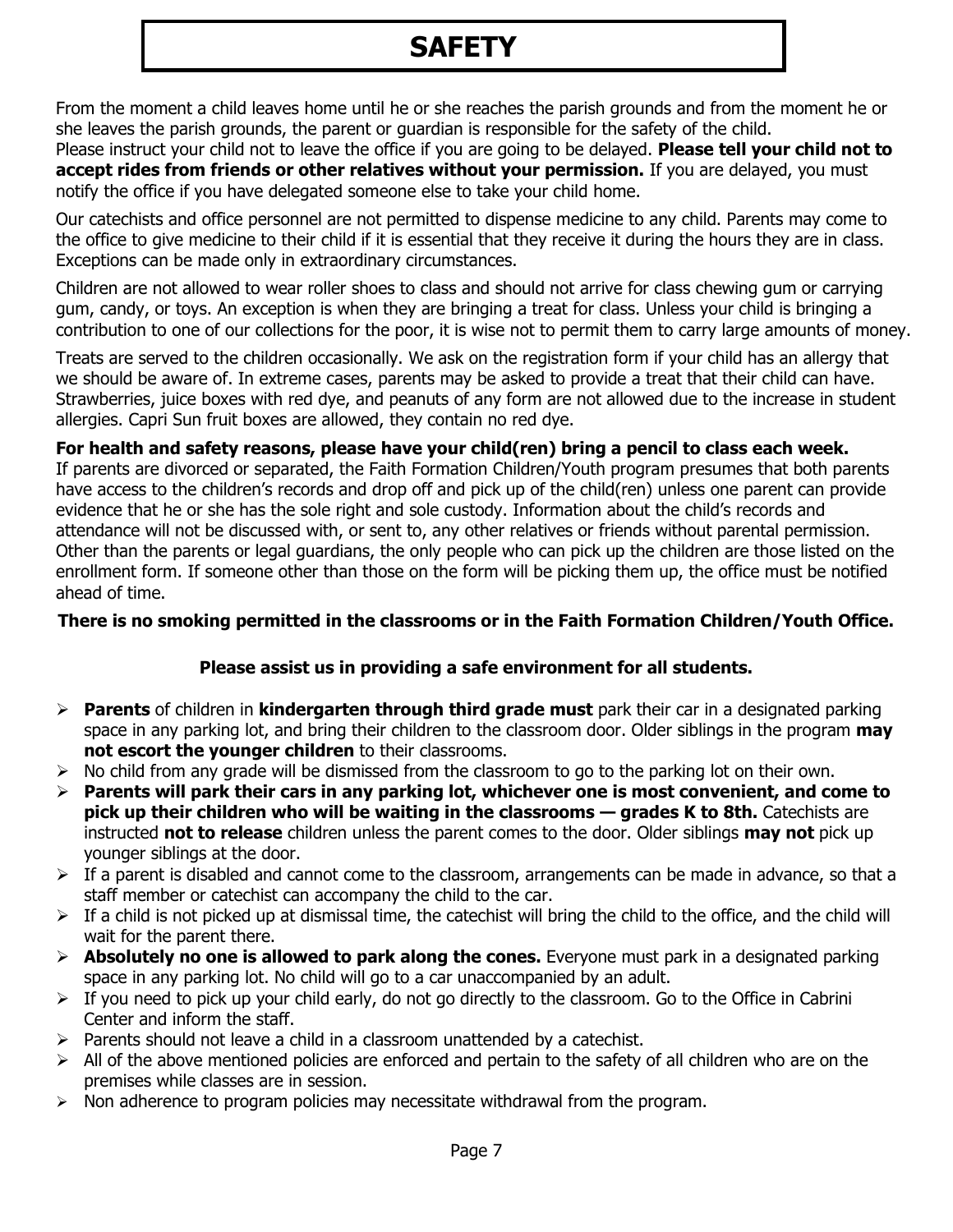# **CONDUCT**



Students are expected to participate in class activities and discussions. Life as a Christian is a commitment to live by the example of Jesus Christ. This includes accepting responsibility for conduct and actions, along with the commitment to respect the rights of others.

Please review the class rules with your child and support the catechists and administration in enforcing the rules. The first four of the following rules are posted in the classrooms.

- 1. Respect all people and all property.
- 2. Raise your hand and wait to be recognized.
- 3. Keep hands, feet and objects to yourself.
- 4. Follow the teacher's instructions.
- 5. Disruptions, disrespect, insubordination, profanity and illegal activities will not be tolerated.
- 6. Students are not permitted to smoke on the premises.
- 7. Students who choose to leave the activity site will not be allowed to re-enter, and the parish will no longer be responsible for them.

### **DISCIPLINE**

Cooperation, attention, and courtesy are always expected during class time. Any student, who continually disturbs a class and fails to cooperate with the catechist and other students within a class, will be subject to the following procedures:

<>< The catechist will handle normal discipline problems.

<>< If a problem becomes persistent, the student will be sent to the Administrator of Faith Formation Children/ Youth.

- <>< A continuing problem may necessitate a call to the parents. A parent may be requested to attend class with the child. In extreme cases home school material will be made available.
- <>< In the case of illegal activities, proper authorities will be contacted.
- <>< The administration reserves the right to confiscate any inappropriate items during class, especially those that may cause harm to themselves or others.
- <>< Please do not allow your children to bring any valuable items to class with them. We will not be responsible for personal items.

### **COMMUNICATION**

- <>< Important information and notices will be provided for you in the parish bulletin. Bulletins are distributed at Mass every weekend.
- <>< You may be notified by email, mail and/or notices may be given out in your child's class. Please read all letters and notices carefully.
- <>< Please follow the calendar that we provided to you at time of enrollment, or any amended calendar we provide during the school year.
- <>< Please note that we rely on you to keep us informed of important developments in your family life such as address and telephone changes that affect our ability to serve you.
- <>< Important information is on our Website @ www.stfrances.org—click on Faith Formation.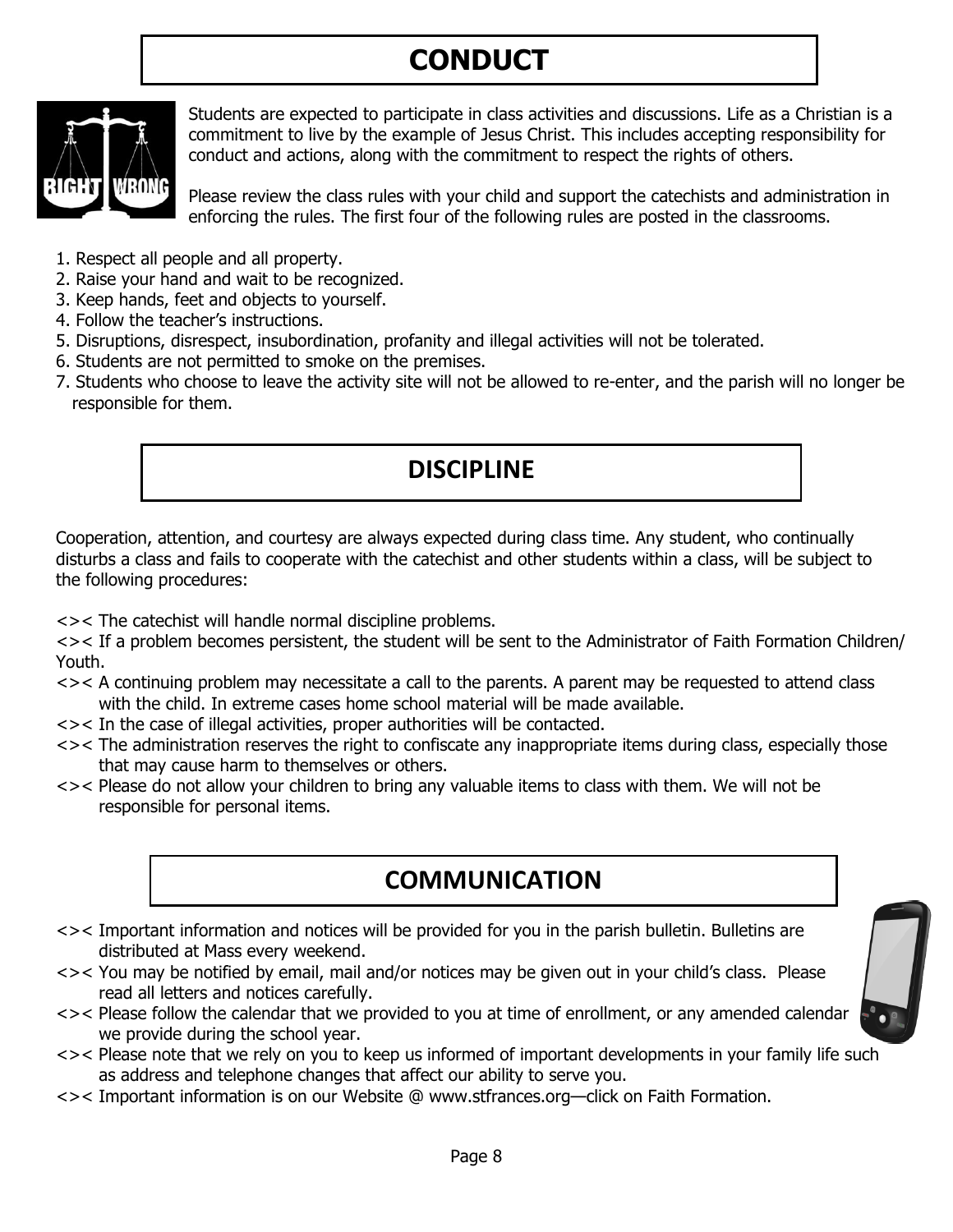## **Code of Conduct for Children and Youth Within the Diocese of St. Petersburg, FL**

The first premise of this code is that children and youth function best when behaviors and expectations are clearly defined. It is accepted that parents are the first and foremost educators of their children in all aspects of their development. This experience aims at developing upright citizens and good Christians, following the new commandment Jesus gave His disciples, "A new commandment I give unto you that you love one another." (John 13:34-35).

In Timothy 4:12 we read "Let no one have contempt for your youth, but set an example for those who believe, in speech, conduct, love, faith and purity." Timothy is urged to rely on the gifts he has received from God. This code urges our children and youth to rely on God's gifts to them, especially charity, chastity, and purity. This calls the young person to acknowledge and promote one's personal dignity and the rights that go with it.

It becomes important for children and youth to know the difference between "right" and "not right" relationships. "Right" relationships foster personal, spiritual, and emotional growth, e.g., the ability to communicate, to forgive, to show affection, to be honest, vulnerable, dependable, etc. "Not right" relationships become harmful and hurtful, and even abusive. Abuse occurs when someone does not respect another's boundaries, uses power, tricks, threats, or violence to cross or change another's boundaries, or inflicts hurtful or unwanted behavior (physical, verbal, emotional, or sexual) on another person. This code is used in conjunction with existing local or diocesan policies, protocols or other codes and is not intended to supersede them.

When engaging in formal and informal activities, functions, and programs, children and youth are expected to behave appropriately at all times, respecting the rights of others.

- 1. Christian behavior is expected at all times.
- 2. Respect for individuals, the community and facilities being used is required.
- 3. Cooperation and self-control are necessary when participating in programs and activities.
- 4. Today's fashions have relaxed considerably. However, when it effects Faith Formation, we suggest that the two terms we stress "modesty" and "appropriateness" be considered. Underwear should not be seen; short shorts, crop tops, spaghetti straps and low cut, tight blouses should not be worn; vulgar sayings or pictures on T-shirts are not appropriate.
- 5. Unacceptable behavior and lack of cooperation will not be tolerated, but will be addressed appropriately.

Examples of unacceptable behavior are as follows, though not limited to:

- Disrespect for adults and peers
- Use of vulgar language or gesture, use of racial slurs
- Damaging of property
- Fighting or intent to injure others
- Constant disturbance of others at work or in an activity
- Cheating
- 6. Possession of weapons, possession, sale or use of alcohol or drugs are forbidden.
- 7. No child or youth has the right to treat another in any manner that will cause physical or emotional pain.
- 8. Coercion or threats to do something physically hurtful or for the purpose of exposing someone or something about another is unacceptable behavior.
- 9. Chastity is a virtue to be held in high esteem and promoted in practice. Sexual abuse of any sort, coercing a person to engage in sexual acts against her or his will, physically touching the sexual parts of another's body, treating a person like a sexual object are unacceptable and abusive behaviors. Consensual sex between students or initiated by minors to adults must never occur.

Therefore harassment of any kind is un-Christian and unacceptable.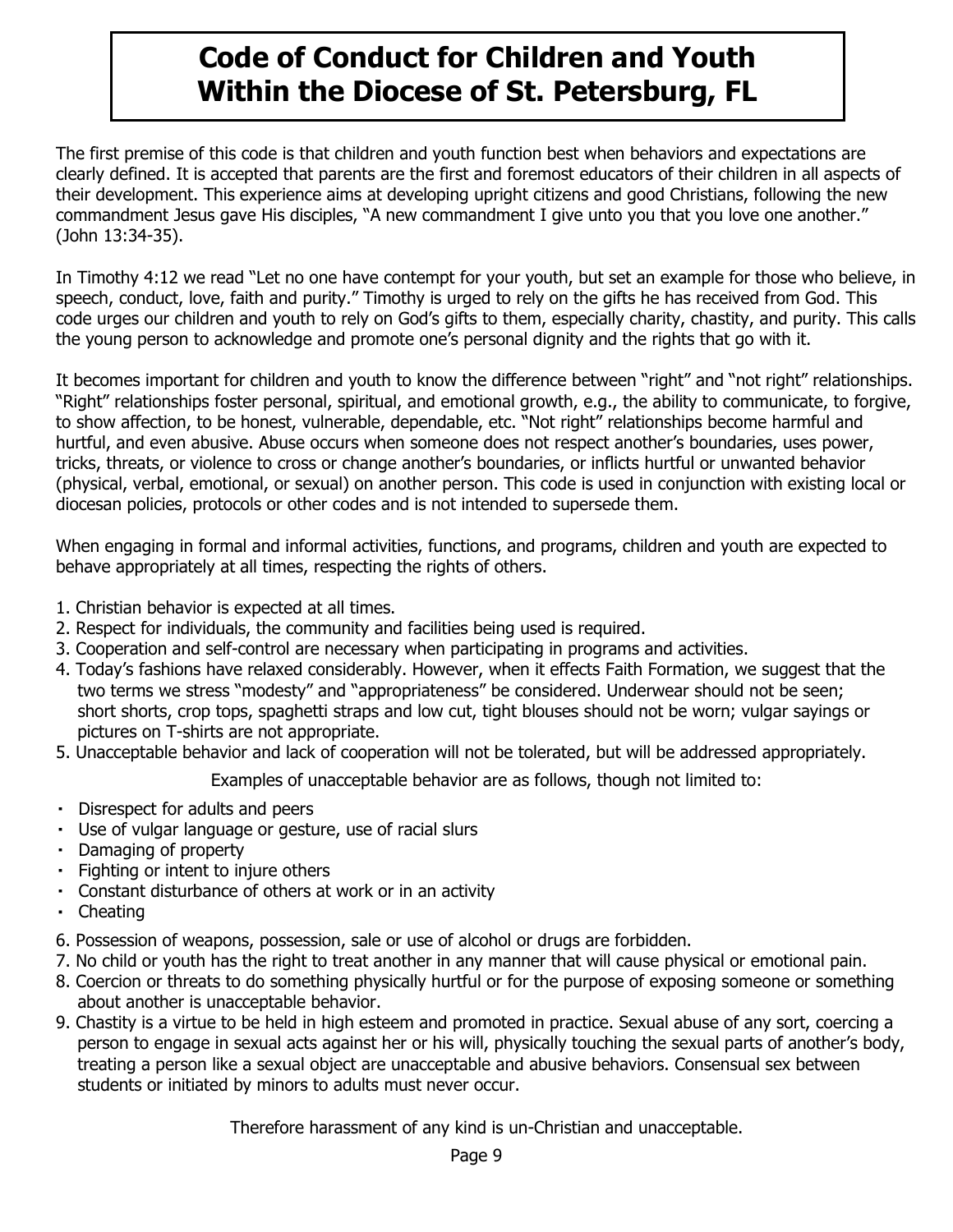### **HARASSMENT POLICY FOR NON-EMPLOYMENT SITUATIONS IN SCHOOLS/CENTERS, PARISH FAITH FORMATION PROGRAMS, AND PARISH YOUTH MINISTRY PROGRAMS OF THE DIOCESE OF ST. PETERSBURG**

### **Policy:**

The Diocese of St. Petersburg requires that each parish; Catholic school or early childhood center establish and adopt this policy that prohibits any form of harassment by any individual. The Diocese of St. Petersburg strives for the establishment of a Christian, professional and supportive educational environment for all persons engaged in or involved with the faith formation children/youth programs, schools and early childhood centers, and parish youth ministry programs in non-employment situations. No parish, school, or early childhood center will be responsible for off campus harassment, unless it occurs at a parish-, school-, or early childhood centersponsored event.

#### **Purpose of the Policy:**

This policy intends:

That each individual is free from physical, psychological or verbal intimidation and harassment in the schools,

early childhood centers, faith formation children/youth and youth ministry settings;

- That each individual involved in schools, early childhood centers, faith formation children/youth programs and youth ministry programs maintain and further develop attitudes and behaviors which express respect for others and are reflective of each person's God-given dignity.
- To encourage a heightened sensitivity toward behaviors that others may find offensive and intimidating, whether these behaviors refer to race, religion, color, gender, sexual orientation, national origin, age, marital status, familial status, veteran status or disability;

This policy is not intended to otherwise limit the expectation of staff, children, students, and volunteers to engage fully in the traditions of teachings, celebrating, participating in and being formed by the Catholic faith, including but not limited to curriculum, catechesis, the Sacraments, other liturgies, worship services and ministries.

#### **Explanation of Harassment:**

Harassment can result from a single incident or from a pattern of behavior involving verbal, written or physical conduct or communication.

Harassment encompasses a broad range of behaviors, which could include, but are not limited to:

- 1. Physical, mental or verbal abuse
- 2. Insults, jokes, or derogatory slurs based on one or more of an individual's protected status(es)
- 3. Unwelcome sexual advances or touching
- 4. Implicit or explicit requests for sexual favors
- 5. Unwanted sexual comments (serious or humorous)
- 6. Unwanted sexually suggestive telephone calls, letters, e-mail, etc.
- 7. Comments or jokes based on issues of modesty and developing social awareness
- 8. Unwanted forced involvement in activities (e.g., physical, religious, etc.)
- 9. Coercion of religious styles of personal beliefs upon a participant
- 10. Intimidation in front of a group or forced personal sharing in groups
- 11. Inappropriate media or music use which would violate this policy

#### **Harassment Of Any Kind Is Un-Christian And Unacceptable**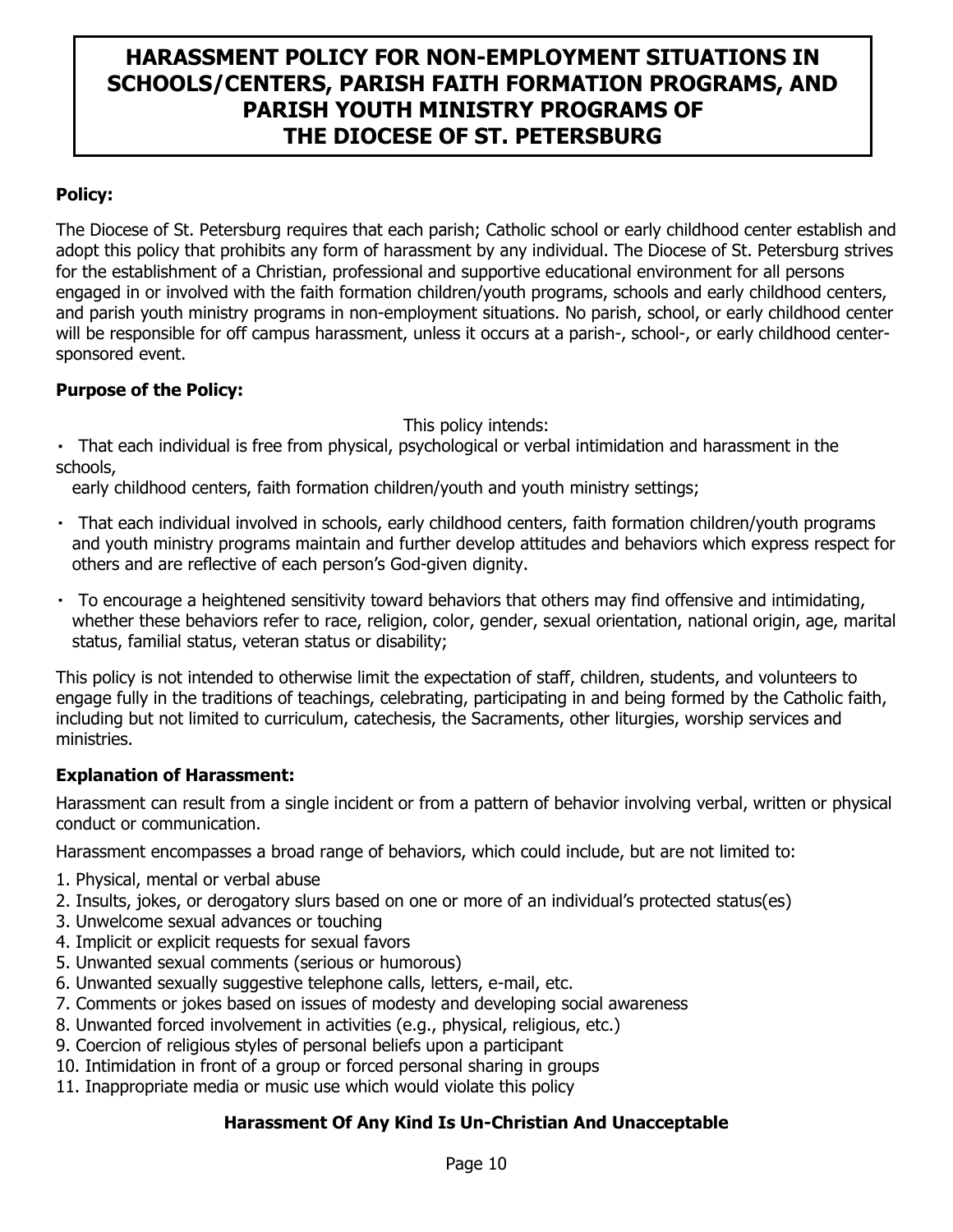# **SAFE ENVIRONMENT POLICY:**

The Diocese of St. Petersburg has mandated that all adult staff and volunteers who are entrusted with the care or supervision of children, the elderly, or the infirmed **MUST** be trained on the Safe Environments policy. This parish follows the Diocese of St. Petersburg policy on Safe Environments to provide such training on the subject to catechists and assistants. The purpose of the training is to:

- Teach practical ways to establish safe environments and relationships for all children and adults.
- Identify and protect youth and adult rights, identify barriers to abuse in church programs, etc.
- Provide information on identification of child abuse warning signs.
- Provide information on behavioral cues of sexual abusers.
- Provide information on appropriate response to an abuse disclosure or discovery.
- Provide information on appropriate reporting procedures for suspected or actual abuse.

In addition to the above, all catechists and assistants are finger printed and background checked.

#### **Additional information regarding this policy is available in the Faith Formation Children/Youth Office or the Diocesan website at dosp.org.**

#### **COVID-19**

St Frances Cabrini will follow state and local standards of conduct mandated by CDC guidelines. Please refer to the Consent Form and Liability Wavier you signed upon enrollment for complete guidelines.

## **CONFIDENTIALITY:**

The right to confidentiality, both of the complainant and of the accused, will be respected to the extent possible, but will be consistent with legal obligations and with the necessity to investigate allegations of misconduct and to take corrective action when this conduct has occurred.

# **NCEA IFG: ACRE EDITION 2013**

The 5th and 8th grade students will be participating in the NCEA IFG: ACRE Edition 2013. The NCEA IFG: ACRE Edition 2013 represents the next generation of program assessments for catechesis/faith formation developed by the National Catholic Educational Association to:

- Serve as a tool for assessing the effectiveness of catechetical/faith formation programs;
- Offer a picture of where grade 5 (Level 1) and 8 (Level 2) students are in terms of their basic religious knowledge;
- Assess the religious beliefs, attitudes, practices, and perceptions of students in these grades in addition to an evaluation of their religious knowledge; and,
- Provide information about areas of strengths in catechetical/faith formation programs as well as areas that may need additional attention or improvement.

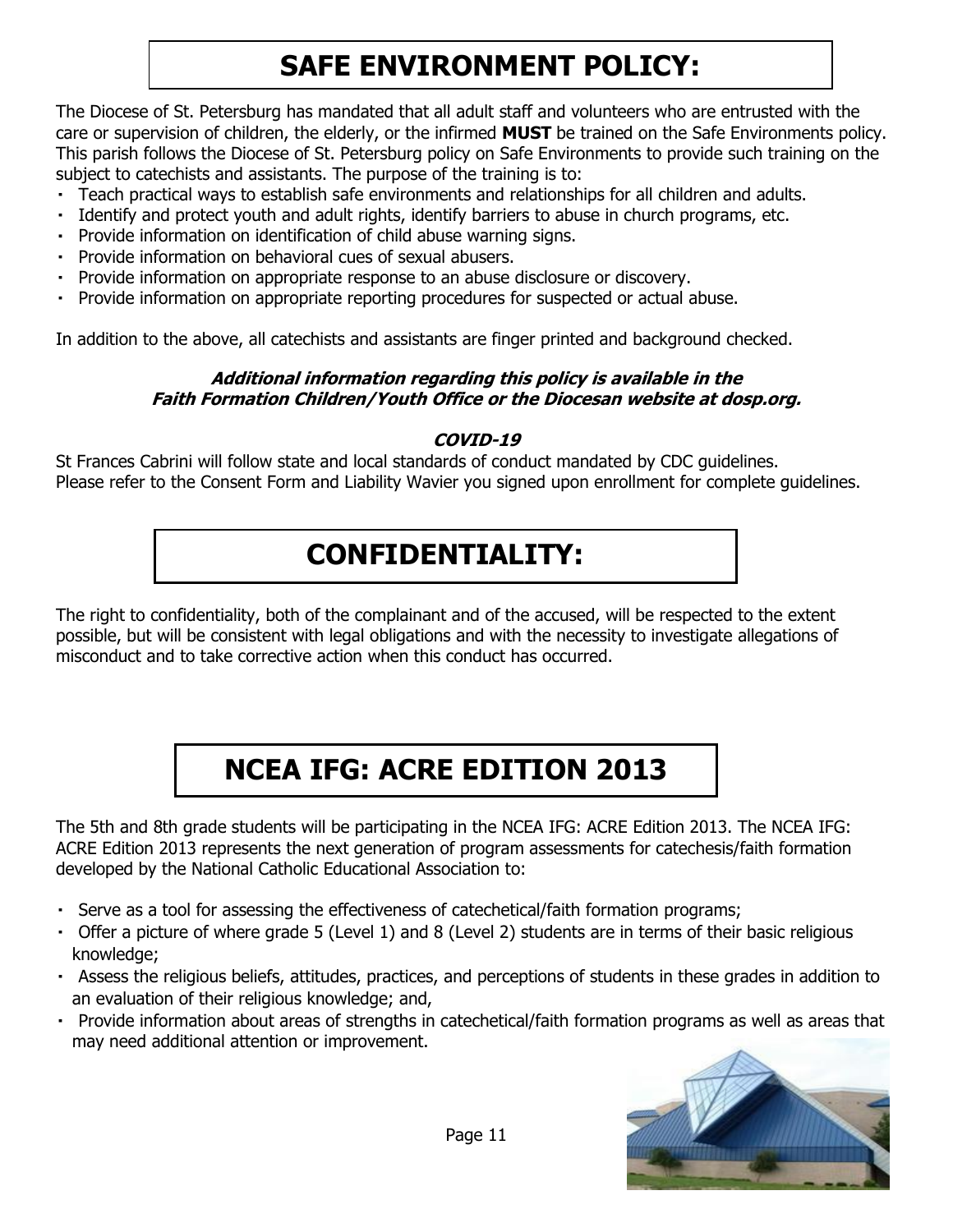## **SACRAMENTAL PREPARATI0N**

Our Sacramental preparation process is a partnership between parish and family. It is a separate process from the regular Faith Formation Children/Youth Program, Home school, and Catholic School. Preparation is based on both a child's readiness and the family's willingness to make a true commitment to prepare their child for reception of these gracious gifts of God. Parents are given the opportunity to learn more about their own faith and share it with their child during this time of preparation. Support is provided through mandatory Sacramental Preparation Parent Meeting classes.

**General:** Baptismal certificates must be on file before any child is admitted to a Sacramental Preparation class. A Sacramental Enrollment Agreement must be signed by both parents when enrolling for any of the Sacrament Preparation programs. Only one signature is required if parent has sole custody. All legal paperwork, including Guardianship paperwork, must be on file in the Faith Formation Office for enrollment to be complete. This includes Baptism, First Eucharist, and Confirmation. This agreement outlines specific requirements for preparation.

# **Baptism of Children & Youth**

At the parent's request, children enrolled in our Faith Formation Children/Youth Program who have not been baptized and 7 years of age or older will be prepared for Baptism during the course of their first year of enrollment. Baptism will take place at the end of a full year of instruction. Parents will complete a Request for Baptism form, to start the process. During the school year, children and parents will be required to attend a Baptism Retreat prior to the Baptism. We also require the completion of Godparent Sponsor forms, and submission of the child's Birth Certificate.



# **First Reconciliation and First Eucharist**

Our children usually receive the Sacraments of First Reconciliation and First Eucharist after satisfactorily completing both first and second formation grades. Second grade children, who have not completed a first grade Faith Formation class either here or in another Catholic parish or school, are placed in our first formation grade. They will receive these sacraments after completing both first and second formation grade.



- Sacramental preparation classes and meetings are required **IN ADDITION** to Faith Formation Children/Youth Classes
- Regular attendance at Sunday Mass is expected.
- Parental participation is essential in the preparation for sacraments. **One parent is required to attend one meeting for First Reconciliation preparation and one meeting for First Eucharist preparation.** In addition to the meetings, you may be required to participate in Several preparation activities with your child.
- Children will be required to attend one retreat for First Reconciliation preparation, and one retreat for First Eucharist preparation.
- Catholic School families, who are registered parishioners of St. Frances Cabrini Parish, are required to participate in the sacramental preparation program with other parish families; students will participate in preparation activities for the sacraments. There is a \$55.00 Sacramental fee.
- Information, including dates and times of meetings, gatherings, sacraments, rehearsals and school year calendars are given at the time of enrollment. Please read the bulletin and/or notices sent home with your child for further information.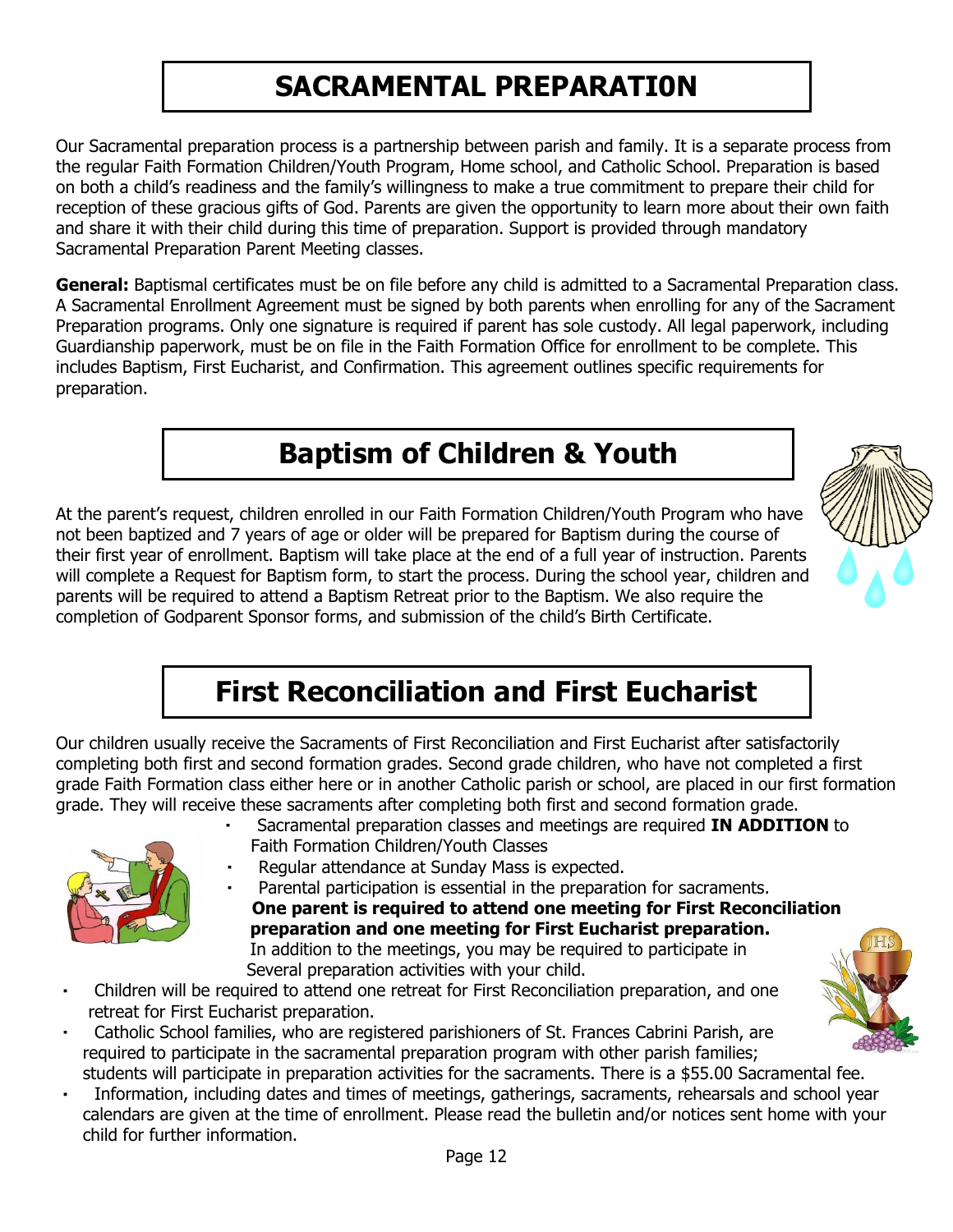## SACRAMENTAL PREPARATION (continued)

# Confirmation



• Students normally receive the Sacrament of Confirmation after satisfactorily completing the 8th grade curriculum. The program is called **"Chosen: Your Journey Toward Confirmation"** which is a powerful, life-changing experience for teens as they prepare for the Sacrament of Confirmation.

This program takes young people on a journey through the entire Catholic Faith in all its richness and vitality. The goal of this program is to win over the hearts of teens at a critical time in their lives and keep them connected to the church.

The immediate preparation for Confirmation takes place in the 9th grade, which involves mandatory parent meetings and retreats.

Parents of students in 8th grade will receive a packet with all the required documents. All Confirmation documents: Saint reports, Sponsor forms, and Baptism certificates must be returned to the Faith Formation Children/Youth Office at the time the child(ren) are enrolled in the program. Documentation of 20 required community service hours must be completed one month prior to the sacrament.

• Catholic School families, who are registered parishioners of St. Frances Cabrini Parish, are required to participate in the sacramental activities with other parish families; students will participate in activities for the sacraments. There is a \$75.00 Sacramental fee for all students.



### **RCIA Adapted for Children Sacramental Preparation for Older Children**

Please contact the Administrator of Faith Formation Children/Youth at 686-9954, ext. 201 for further information regarding this program.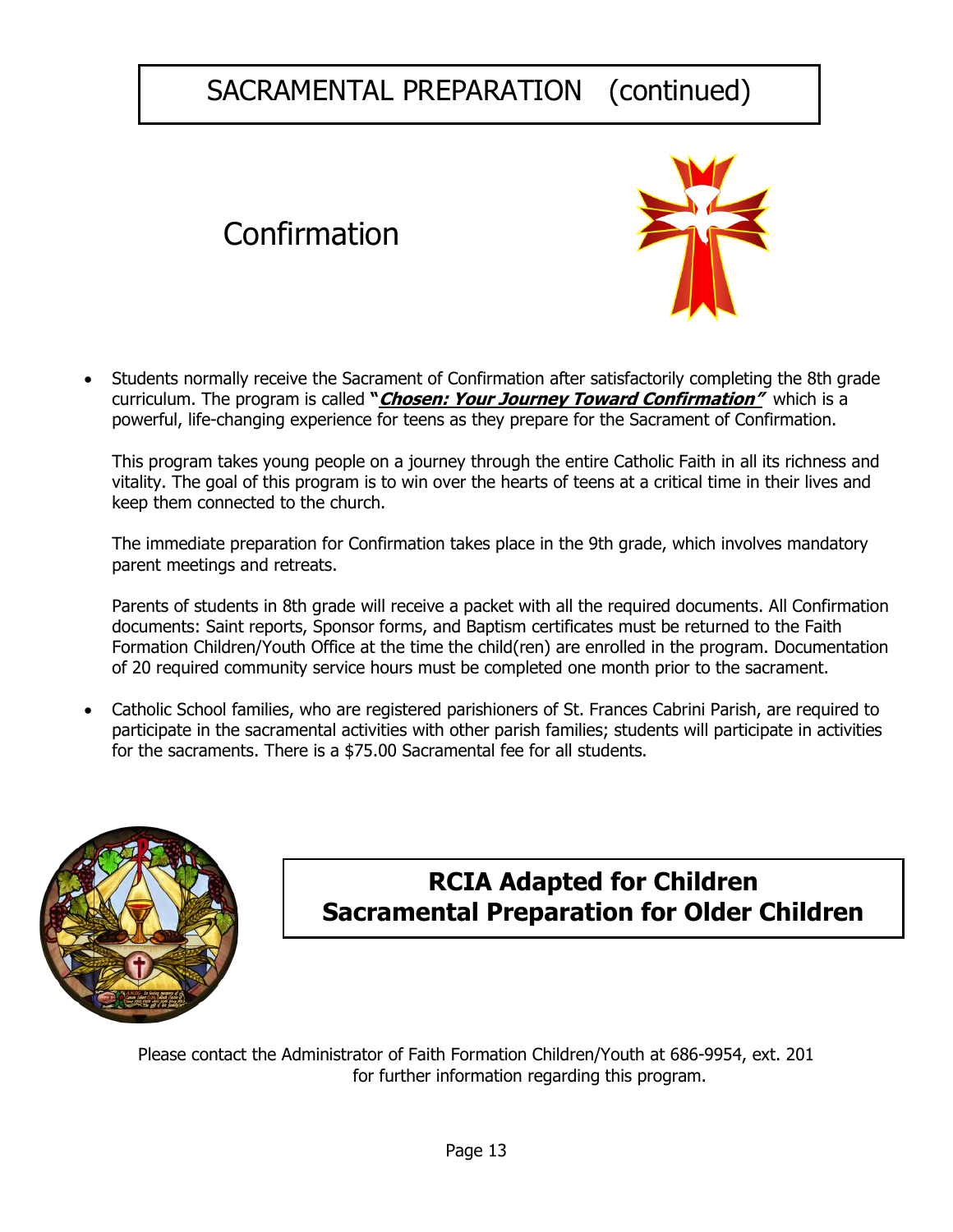# **CHILDREN/YOUTH PROGRAMS**

**Liturgy of the Word for Children** is offered for children ages 6-9 at the 9:30 a.m. Mass on Sundays. The children come to church and sit with their parents. After the opening prayer of the Mass, catechists lead the children from the church to Xavier Hall. The Scripture of the day is read and taught to them on their own level. The children return to sit with their parents during the Offertory.





 $"$ 

**Construct** 

### **Seasonal Children's Programs**



## **Youth & Family Ministry**

**"The first setting in which faith enlightens the human city is the family" - Pope Francis, 2013**

### **See the Family and Youth Director for date schedule.**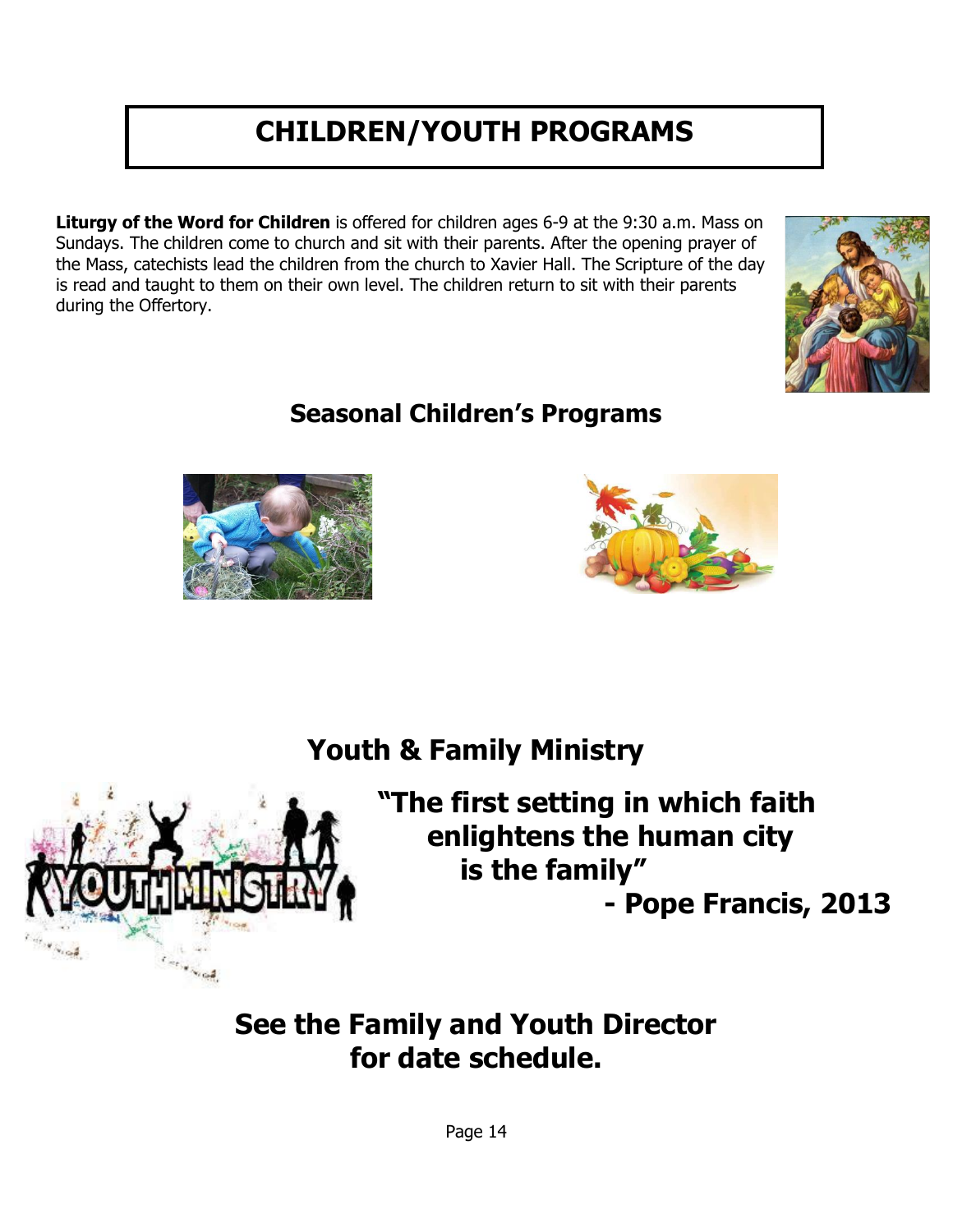

## **Inclement Weather Plan for Program Cancellation**

Should a tropical storm or hurricane be forecast for our area, it may be necessary for Faith Formation Children/Youth classes to be canceled. The decision to cancel will be based on the Hernando County School System's decision to cancel public school classes. Therefore, if the Hernando County School System cancels classes or after school activities, the Faith Formation classes will also be canceled.

If you wish to confirm the decision to cancel classes, you may call the Faith Formation Children/Youth office at **(352) 686-9954 ext. 201 or 202**. It is important to remember that the decision to cancel will stand firm regardless of improving weather conditions. It is better to be cautious than to be indecisive and create confusion.

## **General Information**

Check the parish bulletin, website, and notices sent home with your child for additional information. If you have any questions, feel free to call the Faith Formation Children/Youth Office at **686-9954, ext. 201, 202.**  Always use this number when calling for Faith Formation Children/Youth information.

By placing your child in the St. Frances Cabrini Faith Formation Children/Youth program, you are agreeing to adhere to the policies as stated in this handbook.

The Administrator of Faith Formation Children/Youth reserves the right to amend these guidelines at any time for any appropriate reason. Prompt notification of any changes made to this handbook or any guidelines will be made in writing to all that are enrolled in the Faith Formation Children/Youth Program.

Although we try to follow the Hernando County school schedule, there may be dates when this is not possible. Please refer to the calendar we provide for the Faith Formation class schedule, as it may differ from the Hernando County school schedule.